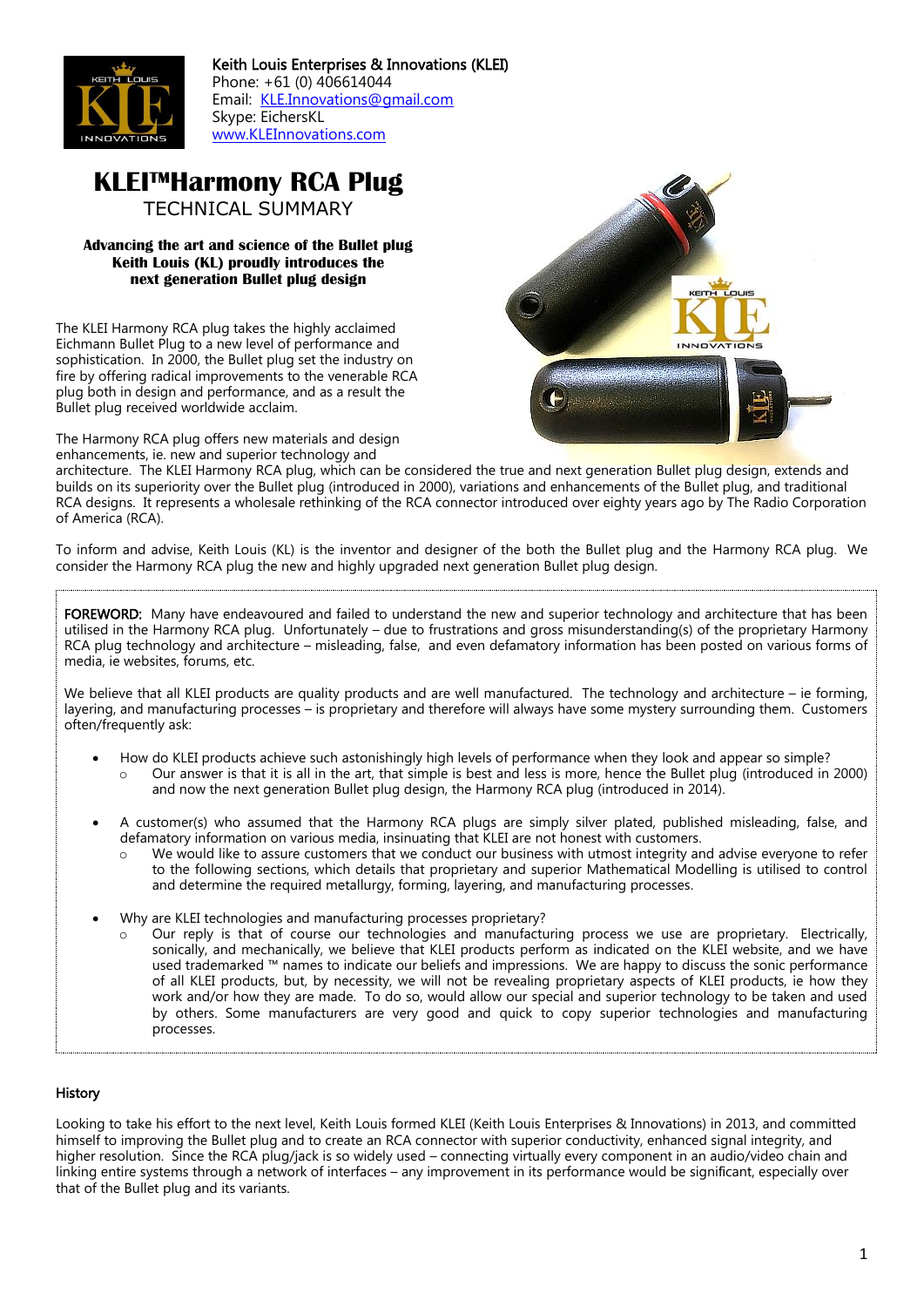To recap – a first evaluation of the traditional RCA jack showed obvious metallurgical shortcomings. Most connectors, even those marketed as "deluxe" upmarket RCA jacks, are made from nickel and gold plated brass or phosphor bronze with a conductivity rating typically less than 50% IACS (International Annealed Copper Standard) and often less than less than 28% IACS. As a comparison, the high purity copper used in the vast majority of interconnect cables has a conductivity rating of 100% IACS. Because of this low conductivity and the use of three disparate metals, it is our contention that standard RCA jacks – even expensive, flashy ones – compromise electron/energy flow and diminish the performance of the components they connect.

Nickel is added to the brass or phosphor bronze substrate solely to provide the jewel-like appearance that makes expensive connectors look expensive. While achieving the desired appearance, this comes at a cost–degraded sound or poorer picture quality, as electrons flow through three dissimilar metals with differing electrical and conductive properties.

## **Conductivity**

Metal conductivity in IACS percentages, referenced to copper at 100%, are as follows

- Silver  $-$  >105%
- Copper  $-$  >100%
- Silver (Machinable) 92.5% ~ 96%
- Tellurium Copper (Machinable) 90% ~ 95%
- $Gold 65 \sim 75%$
- Aluminium  $60 \approx 65\%$
- Bronze  $15 \sim 48\%$
- Beryllium (low/high copper content)  $17\% \sim 43\%$
- Rhodium 35% ~ 38%
- Brass (low/high copper content)  $25\% \sim 37\%$
- Tungsten 31%
- Nickel 24%
- Palladium 16%
- Platinum 16%
- Tin 15%

The Harmony RCA plug pins are formed using proprietary high conductivity metallurgical process, with the resulting conductivity being >101% IACS to even >106% IACS. This provides over 360% greater conductivity than the gold-plated brass connectors used in the vast majority of deluxe RCA jacks. Proven metallurgical choices at KLEI result in better signal transfer, and electron/energy flow, that is consistent with the highest quality interconnect cables.

Traditional connectors impose a serious compromise to conductivity at the transfer point, component to component. KLEI's proprietary high conductivity forming processes eliminate the nickel/gold plating typically used as the third metal in a confusing composite in these standard RCA jacks.

The company's processes are controlled and supported via proprietary mathematical modelling, which creates an architectural and metallurgical relationship between the ground and signal pins. This provides a noticeable *sonic* improvement, when compared to other RCA plugs, and from Harmony RCA plug model to Harmony RCA plug model. The metal complement, mass, and other critical parameters, are derived via KL's signal to ground mathematical formulae.

Extrapolation, testing, and modeling indicate that our IACS percentages are equivalent, and even superior, to pure (solid) annealed copper (>=100% IACS), even pure (solid) annealed silver (>=105% IACS). They are noticeably superior to KL's previous copper and silver Bullet plugs. While the metallurgical understandings are significant, paramount, and crucial, the second observation regarding the traditional RCA jack turned out to be ground-breaking. It related to a problem, overlooked for decades, that is intrinsic to the RCA connector's design – something as fundamental as the architecture of the connector itself.

#### Architecture

The RCA ground collar, which in traditional designs encircles the signal pin, acts as a conductor that transfers electrons/energy from multiple directions along its surfaces. It is prone to small out-of-control turbulences called eddy currents. These turbulences are nothing less than chaos, exacerbated by the non specific point of ground in the RCA jack's design, especially since an entire surface encircling the centre pin forms the electrical ground. Capacitive reactance and micro-arcing are additional artifacts of this architecture.

The Harmony RCA plug design addresses these issues and offers an elegant – and arguably major – redesign to the RCA jack, and in itself is fundamental but extensive. As with the Bullet plug, rather than encircle the centre conductor pin with a formed metal collar as ground, we opted for a single point ground contact similar to star earthing (grounding) in high-end electronics. Our new design, featuring single point ground connection and optimised shape, mass and thickness of the conductive elements, eliminates every vestige of eddy current turbulence, capacitive reactance, and micro-arcing.

We believe this approach solves a series of problems that collectively degrade audio/video performance and that do so in an additive manner. The importance of this innovation and redesign cannot be overstated. Its ramifications extend to every RCA interface in which high quality signal transfer is an issue. Extensive listening and critical comparisons played a major role in the evolution of the design, confirming at every juncture the audibility of properly applied science in even the area of RCA connection.

The Harmony RCA plug, the next generation Bullet plug design, is the sonic culmination of KL's proprietary signal to ground formulae as applied to the architectural and metallurgical relationship between the signal and ground conductors.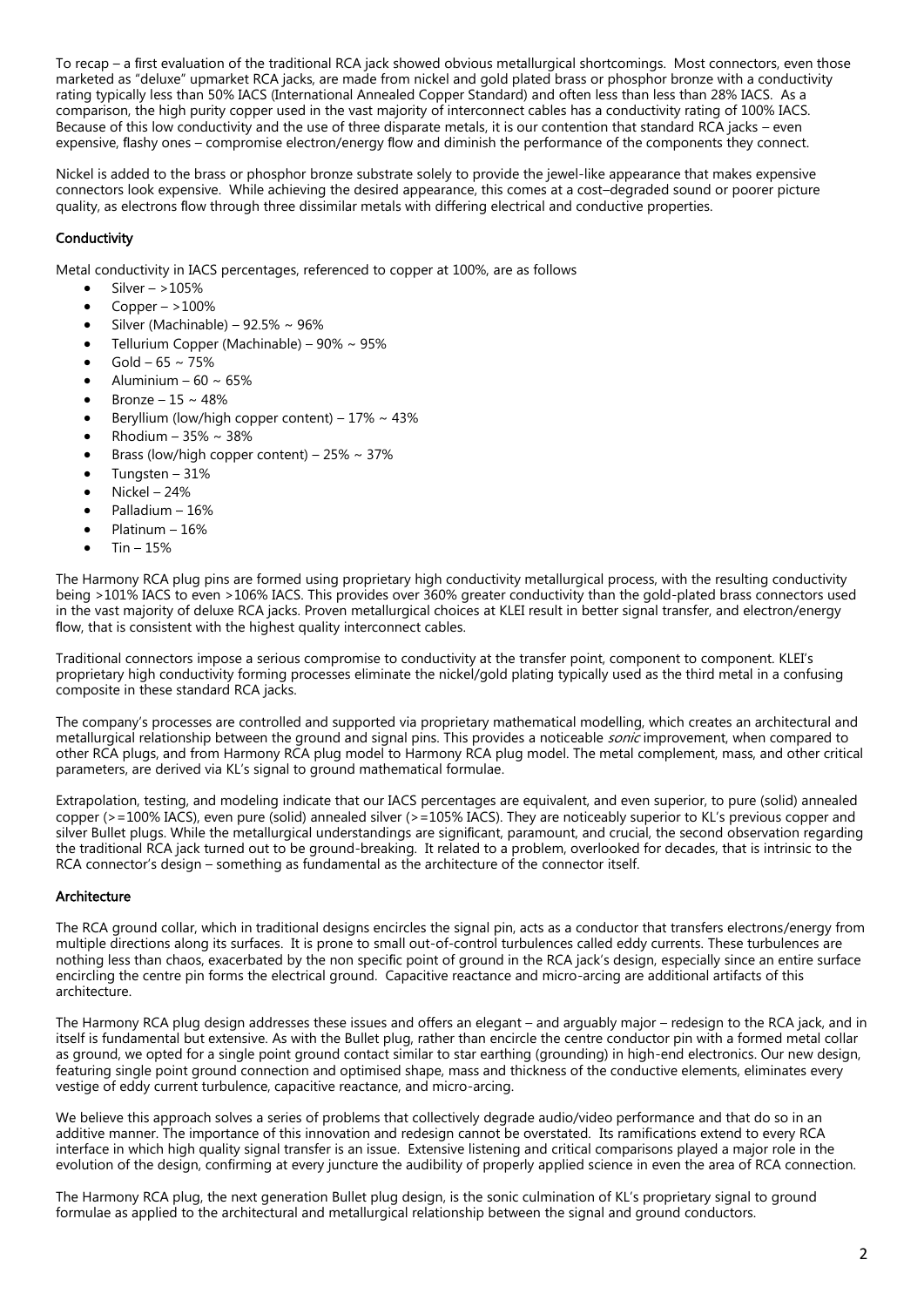In summary, KLEI's Harmony RCA Plugs represent a further innovation and a totally refined approach to RCA connection. Its innovations and refinements include:

- 1. The conductive pins incorporate highly conductive materials, such as copper and silver
- 2. KL's proprietary mathematical modelling optimises mass, thickness, and composition of the conductive pins, resulting in enhanced electron flow
- 3. The conductive pins are arranged to maintain a consistent maximum distance from each other which further improves capacitive and inductive reactance effects and minimizes cross-talk EMF effects that occur in all other RCA plugs. This allows for significantly higher characteristic impedance, than conventional RCA plugs, and makes the Harmony RCA plug an ideal connector for digital Interconnects requiring RCA connectivity in either 50, 75, or 110 Ohm impedances and low jitter
- 4. The conductive pins are now much stronger and allow for small and large conductor wires to be soldered to them
- 5. Further rejection of the idea of using a formed metal collar to encircle the centre pin and serve as the reference to ground, which eliminates co-axial inductive reactances
- 6. Single point star grounding, instead, to eliminate eddy current distortions, capacitive and inductive reactance, and microarcing
- 7. The ground pin includes thread teeth to star ground a conductive housing
- 8. Addition of an anti-short shield
- 9. The head assembly jaw structure has been redesigned and improved to allow an easy snap-like connection to an RCA socket, but still ensuring an ultimate connection
- 10. The housing assembly uses 2 screws to secure the cable sheath to the Harmony RCA plug housing
- 11. An extremely high temperature melting point polymer, with excellent electrical and mechanical characteristics, has been used

| <b>Standard RCA connectors</b>                                                                                                                                                                                                                                                                                | KLEI™Harmony RCA Plugs                                                                                                                                                                      |
|---------------------------------------------------------------------------------------------------------------------------------------------------------------------------------------------------------------------------------------------------------------------------------------------------------------|---------------------------------------------------------------------------------------------------------------------------------------------------------------------------------------------|
| Gold plated brass or phosphor bronze with a conductivity<br>rating of often less than 28% IACS (International Annealed<br>Copper Standard).                                                                                                                                                                   | Contact pins formed using proprietary high conductivity<br>metallurgical processes, provides ultra-high conductivity<br>(>101% IACS and even >106% IACS).                                   |
|                                                                                                                                                                                                                                                                                                               | Provides over 360% greater conductivity than gold plated<br>brass binding posts.                                                                                                            |
| Solid signal pin. Metal collar completely encircling pin as<br>electrical ground. Total thickness and mass not optimised for<br>signal integrity. Sound quality and electron flow<br>compromised.                                                                                                             | Hollow signal pin of ideal thickness and mass                                                                                                                                               |
|                                                                                                                                                                                                                                                                                                               | Provides a superior electron movement/current flow, and<br>minimises skin effect issues.                                                                                                    |
|                                                                                                                                                                                                                                                                                                               | The result is a cleaner, more open sound, with even further<br>detail.                                                                                                                      |
| Heavy plating of gold over a nickel substrate. This is often a<br>cause of poor sound quality as electrons flow through 3<br>dissimilar metals with differing electrical and conductive<br>properties.                                                                                                        | Metallurgy process minimizes oxidation.                                                                                                                                                     |
| Ground collar surrounding centre pin has co-axial inductive<br>reactance effects, which have detrimental effect on electron<br>flow. Eddy current turbulences created as a result of non<br>specific ground contact. Loss of signal integrity due to<br>capacitive and inductive reactances and micro-arcing. | Patented single point ground pin, with easy connection, and a<br>single point conductive Housing ground.                                                                                    |
|                                                                                                                                                                                                                                                                                                               | Eliminates eddy-current turbulences, co-axial inductive<br>reactance, capacitive reactance, and micro-arcing.                                                                               |
| Provides a plug with poor and<br>reduced signal transfer resolution.                                                                                                                                                                                                                                          | Provides a plug that is linear to over 150KHz, which allows<br>excellent sound and video signal quality, signal integrity,<br>electron flow, and extremely high signal transfer resolution. |